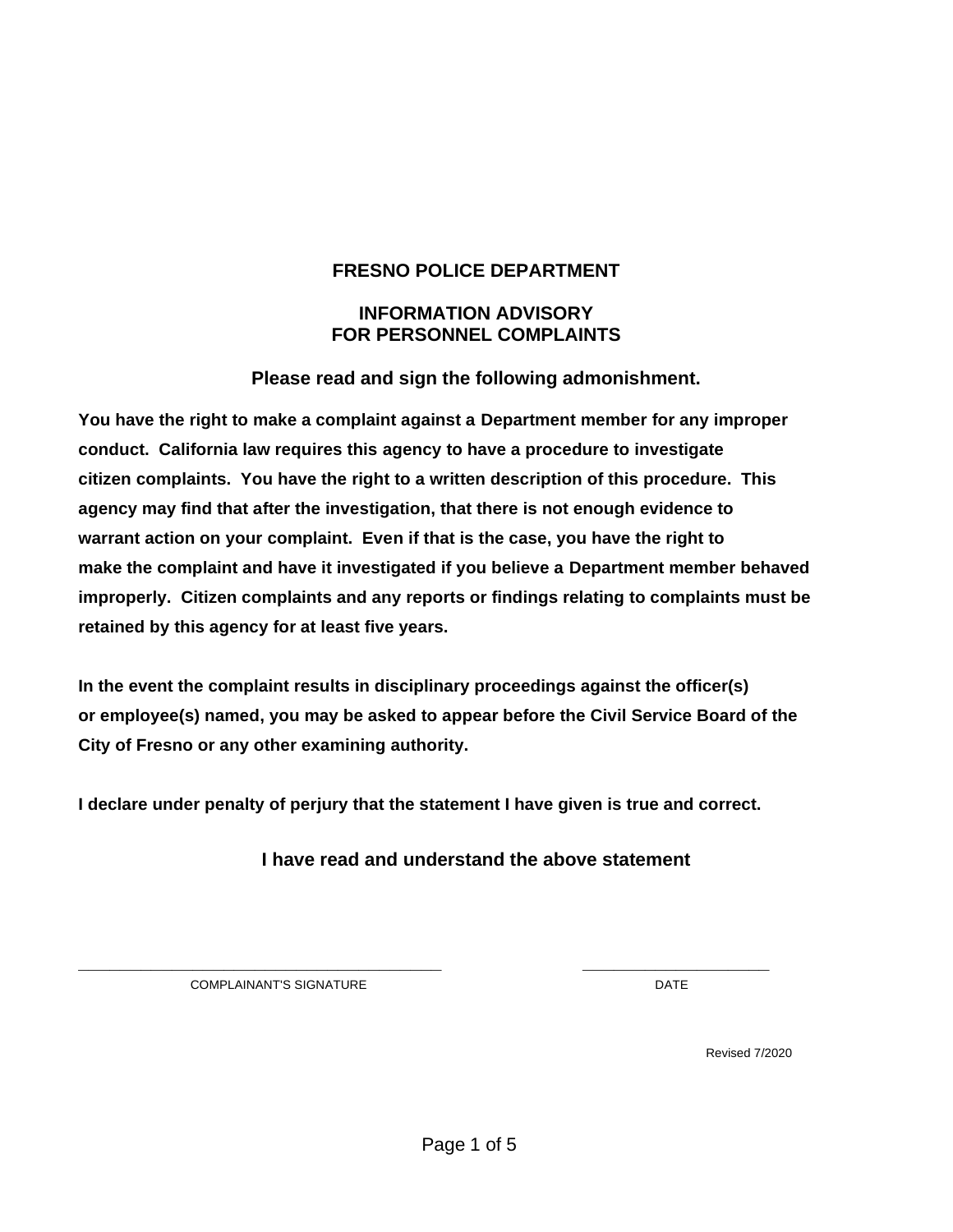### **FRESNO POLICE DEPARTMENT COMPLAINT FORM**

 $\Box$ 

| 1.                                                                                                   |      |       |        |          |
|------------------------------------------------------------------------------------------------------|------|-------|--------|----------|
|                                                                                                      | Last | First | Middle |          |
| Sex: _________ Age: ___________ Date of Birth: ___________________ Ethnicity/Race: _________________ |      |       |        |          |
|                                                                                                      |      |       |        |          |
| Street                                                                                               |      | City  | State  | Zip Code |
|                                                                                                      |      |       |        |          |
|                                                                                                      |      |       |        |          |
| Inmate? Yes ______ No _______ Jail/Prison Name: _________________________________                    |      |       |        |          |
|                                                                                                      |      |       |        |          |
| JID/Booking # etc:                                                                                   |      |       |        |          |
| 2.                                                                                                   |      |       |        |          |
|                                                                                                      |      |       |        |          |
|                                                                                                      |      |       |        |          |
| Were injury photos taken? Yes ______ No ______ If so, by whom? __________________                    |      |       |        |          |
|                                                                                                      |      |       |        |          |
|                                                                                                      |      |       |        |          |
|                                                                                                      |      |       |        |          |
| Were you Arrested? Yes ______ No ______ Criminal Charges Pending? Yes _____ No _____                 |      |       |        |          |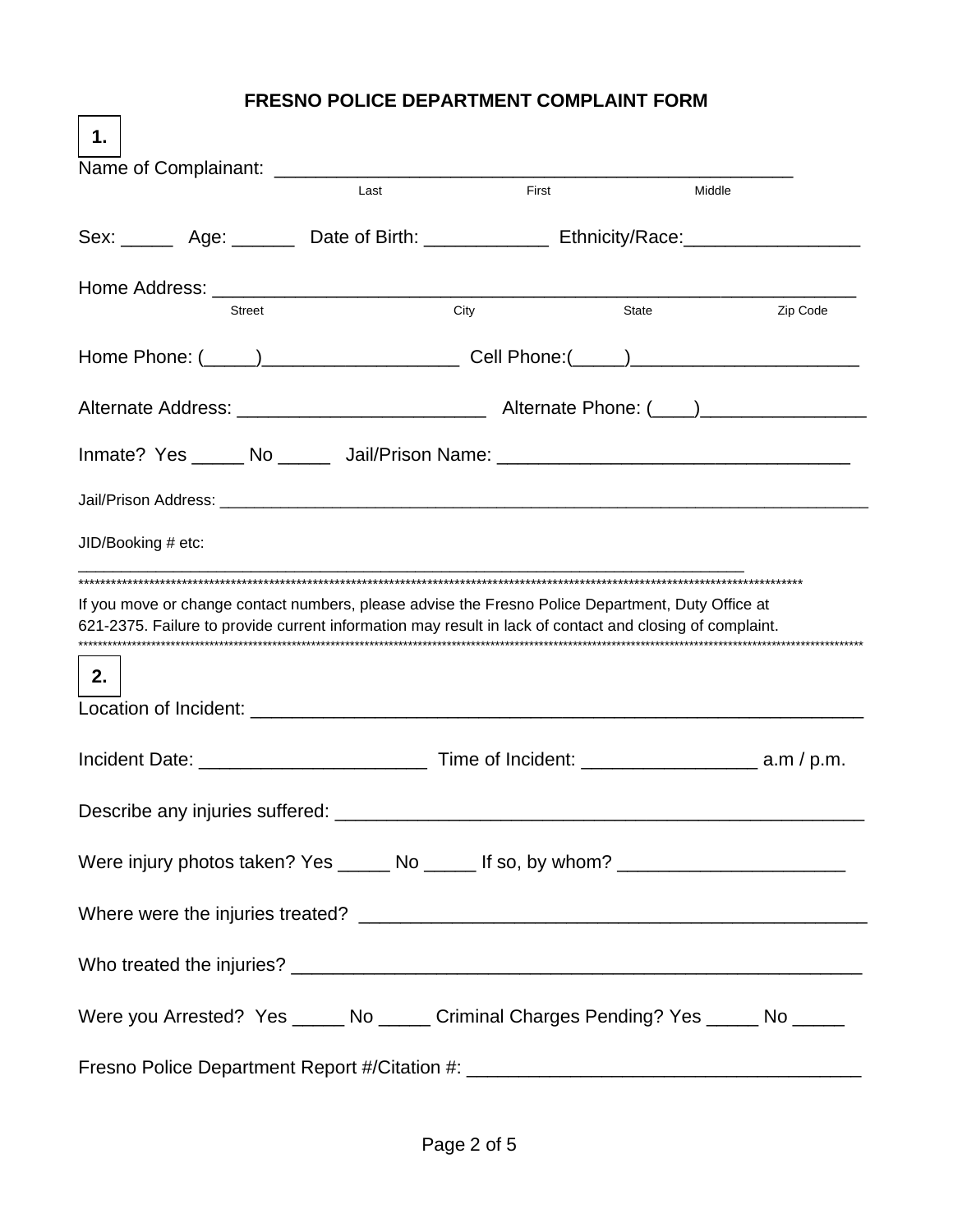| FRESNO POLICE DEPARTMENT OFFICER/MEMBER INFORMATION |                              |     |      |           |                 |  |
|-----------------------------------------------------|------------------------------|-----|------|-----------|-----------------|--|
| Badge #                                             | <b>Fresno PD Member Name</b> | Sex | Race | Vehicle # | <b>COMMENTS</b> |  |
|                                                     |                              |     |      |           |                 |  |
|                                                     |                              |     |      |           |                 |  |
|                                                     |                              |     |      |           |                 |  |
|                                                     |                              |     |      |           |                 |  |
|                                                     |                              |     |      |           |                 |  |

# $4.$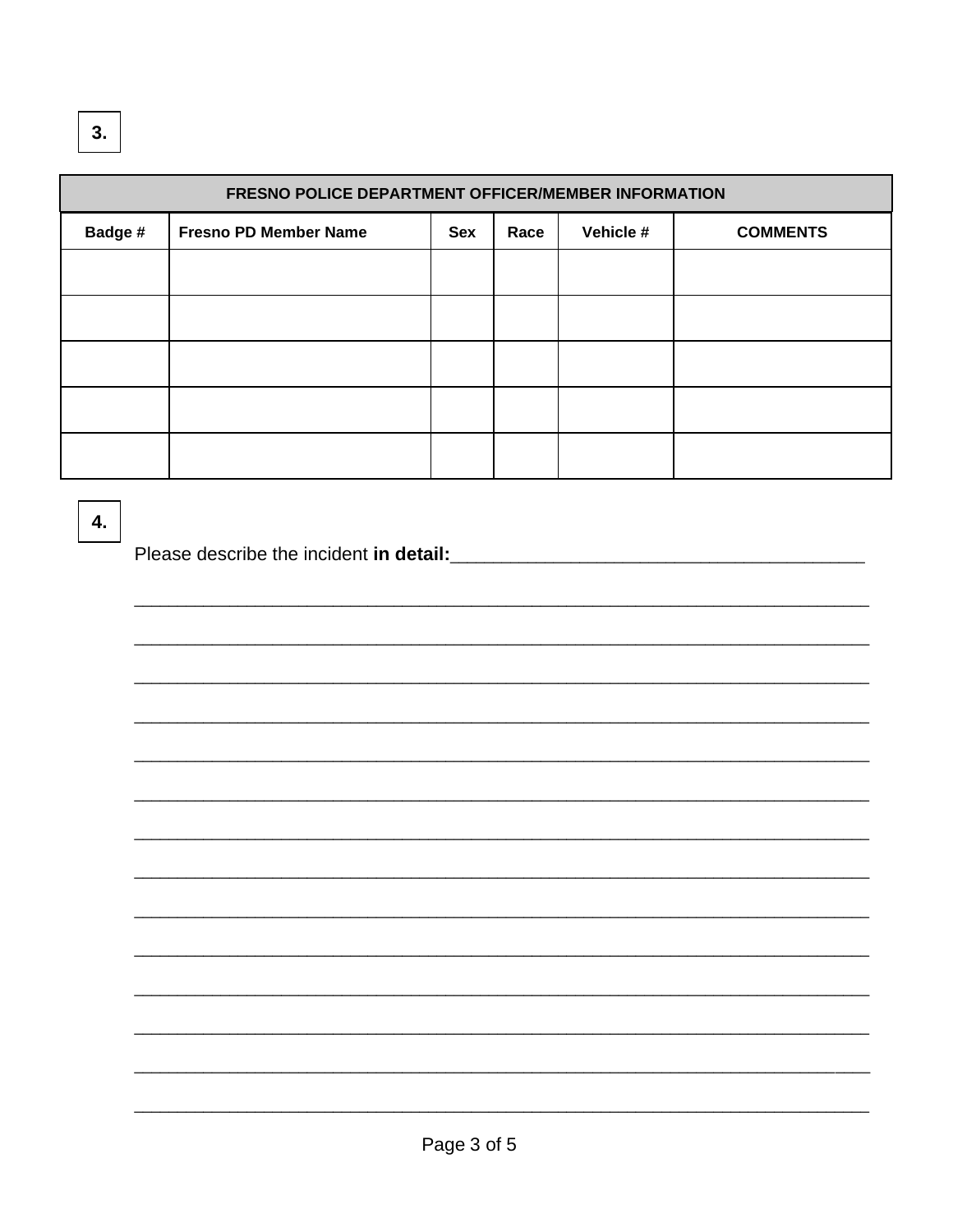## **5.**

Please indicate if you have filed this complaint with another City of Fresno department or an outside agency regarding this incident. If so, please note the date and person contacted.

\_\_\_\_\_\_\_\_\_\_\_\_\_\_\_\_\_\_\_\_\_\_\_\_\_\_\_\_\_\_\_\_\_\_\_\_\_\_\_\_\_\_\_\_\_\_\_\_\_\_\_\_\_\_\_\_\_\_\_\_\_\_\_\_\_\_\_\_\_\_\_\_\_\_\_\_\_\_\_\_\_\_\_\_\_

\_\_\_\_\_\_\_\_\_\_\_\_\_\_\_\_\_\_\_\_\_\_\_\_\_\_\_\_\_\_\_\_\_\_\_\_\_\_\_\_\_\_\_\_\_\_\_\_\_\_\_\_\_\_\_\_\_\_\_\_\_\_\_\_\_\_\_\_\_\_\_\_\_\_\_\_\_\_\_\_\_\_\_\_\_

\_\_\_\_\_\_\_\_\_\_\_\_\_\_\_\_\_\_\_\_\_\_\_\_\_\_\_\_\_\_\_\_\_\_\_\_\_\_\_\_\_\_\_\_\_\_\_\_\_\_\_\_\_\_\_\_\_\_\_\_\_\_\_\_\_\_\_\_\_\_\_\_\_\_\_\_\_\_\_\_\_\_\_\_\_

\_\_\_\_\_\_\_\_\_\_\_\_\_\_\_\_\_\_\_\_\_\_\_\_\_\_\_\_\_\_\_\_\_\_\_\_\_\_\_\_\_\_\_\_\_\_\_\_\_\_\_\_\_\_\_\_\_\_\_\_\_\_\_\_\_\_\_\_\_\_\_\_\_\_\_\_\_\_\_\_\_\_\_\_\_

\_\_\_\_\_\_\_\_\_\_\_\_\_\_\_\_\_\_\_\_\_\_\_\_\_\_\_\_\_\_\_\_\_\_\_\_\_\_\_\_\_\_\_\_\_\_\_\_\_\_\_\_\_\_\_\_\_\_\_\_\_\_\_\_\_\_\_\_\_\_\_\_\_\_\_\_\_\_\_\_\_\_\_\_\_

\_\_\_\_\_\_\_\_\_\_\_\_\_\_\_\_\_\_\_\_\_\_\_\_\_\_\_\_\_\_\_\_\_\_\_\_\_\_\_\_\_\_\_\_\_\_\_\_\_\_\_\_\_\_\_\_\_\_\_\_\_\_\_\_\_\_\_\_\_\_\_\_\_\_\_\_\_\_\_\_\_\_\_\_\_

Fresno Police Department:<br>
The Secretary Contract of the Secretary Contract of the Secretary Contract of the Secretary Contract of the Secretary Contract of the Secretary Contract of the Secretary Contract of the Secretary

Fresno City Mayor's Office:\_\_\_\_\_\_\_\_\_\_\_\_\_\_\_\_\_\_\_\_\_\_\_\_\_\_\_\_\_\_\_\_\_\_\_\_\_\_\_\_\_\_\_\_\_\_\_\_\_\_\_\_

| Fresno City Manager's Office: |  |
|-------------------------------|--|
|-------------------------------|--|

| <b>Fresno City Council Member:</b> |  |
|------------------------------------|--|
|                                    |  |

Fresno City Office of Independent Review: \_\_\_\_\_\_\_\_\_\_\_\_\_\_\_\_\_\_\_\_\_\_\_\_\_\_\_\_\_\_\_\_\_\_\_\_\_\_\_\_\_

Other Agency: \_\_\_\_\_\_\_\_\_\_\_\_\_\_\_\_\_\_\_\_\_\_\_\_\_\_\_\_\_\_\_\_\_\_\_\_\_\_\_\_\_\_\_\_\_\_\_\_\_\_\_\_\_\_\_\_\_\_\_\_\_\_

*Please note this complaint form is only for incidents involving member(s) of the Fresno Police Department.*

**Completed Complaint Forms shall be mailed to:**

**Duty Office - CCF Fresno Police Department P. O. Box 1271 Fresno, CA 93715-1271**

English Revised 7/2020